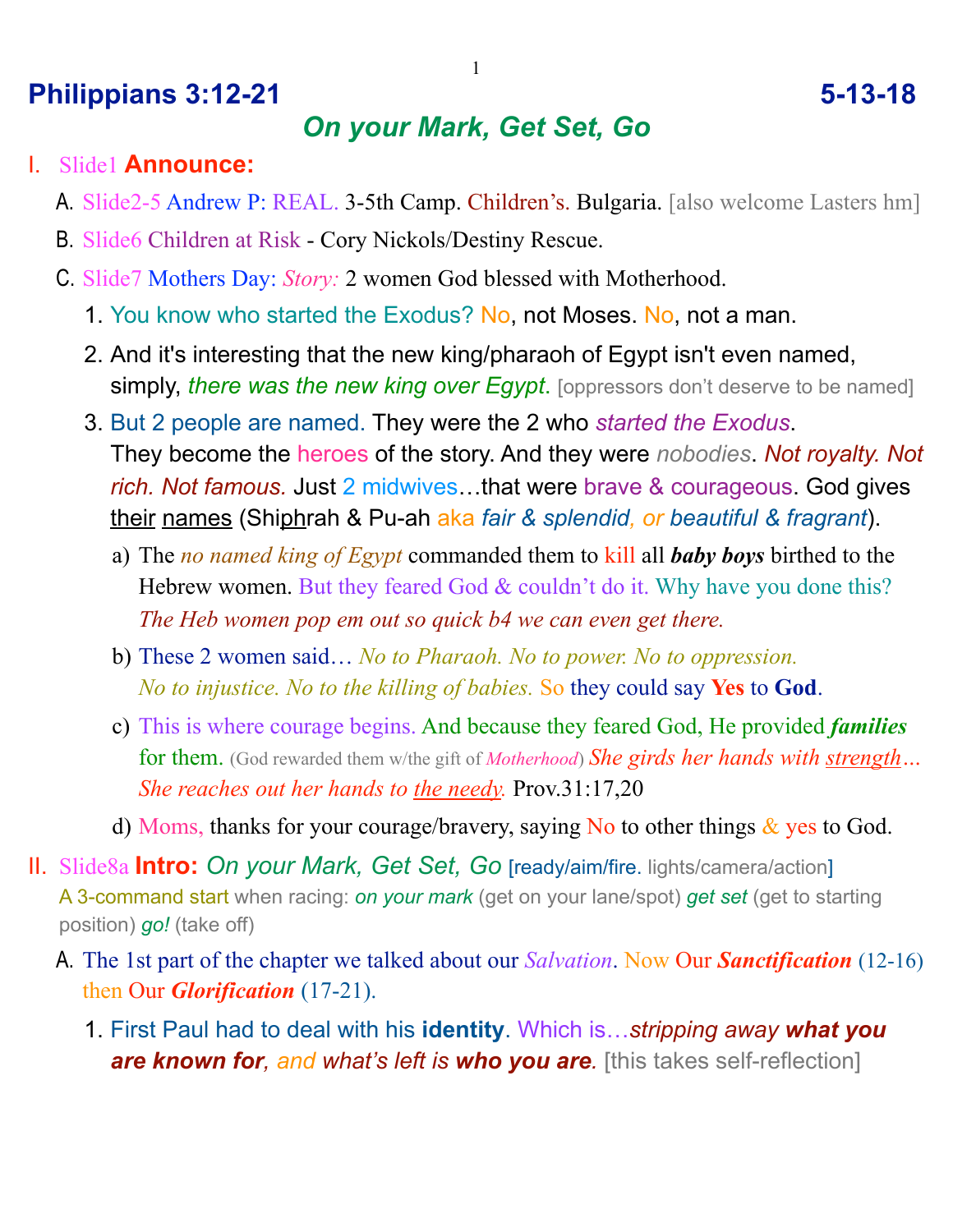2

- 2. Once our **identity** is found *in Jesus*, we realize I'm loved/I don't have to perform. I'm *imago dei*. It's not about who your parents said you **were**, but who God says you **are**. It's grasping the value & worth God has placed on you.
	- a) In counseling we focus on *their broken sense of identity* not on *fixing the sin*. If we fix their sin of *drunkenness*, what if they just replace that w/another addiction, *i.e.* gambling. [showing them Jesus, not just as a *Savior*, but as their *ultimate Authority*]
- 3. Slide8b Once we have *a new identity* (see vs.9) then we have a *new perspective, new motivation, new goal, new mind, a new example, & one day a new home, & a new body*.
- B. Is the the Christian life a **quick** success? No, just ask the Missionary or an older saint. Is life a **quick** success? No, just ask the Med student. The single mom juggling *a job, a child, & a few classes in college.* The Marathoner. *Better yet* ask the *Ultra Marathoner*.
	- 1. Slide9 Ultra marathon = 544 miles. From 1983-1991 one was held in Australia, *The Westfield Sydney to Melbourne Ultramarathon.* In 1983, 150 top athletes from around the world, most under 30 years of age were competing.
	- 2. Then appearing out of the crowd was a *61-year-old potato farmer* wearing overalls and rubber work boots (gumboots) *Cliff Young.* Most thought he was a *spectator*, however he came to **run**. He also had this lil shuffle. The runners run for 18 hours & sleep 6. Cliff ran straight through, only stopping for water and bathroom breaks.
	- 3. On the last night of the race, to everyone's surprise, Cliff was not only still in the race, but he was in the lead. After 5 days, 15 hours, and 4 min's of continuous running, 61-year-old potato farmer *Cliff Young* not only completed the race but he won. [almost 10 hours ahead of the next runner]
		- a) Come to find out he gained his running endurance and style as a kid on the farm. They had 2000 head of sheep and he would have to round them up because they couldn't afford horses (during the depression), sometimes running for 2 days straight.
		- b) He told reports later, *he would just picture himself running after the sheep, trying to outrun a storm.*
	- 4. He also found out that the price was \$10,000, which she distributed equally among the 5 runners that finished behind him, *keeping nothing for himself.*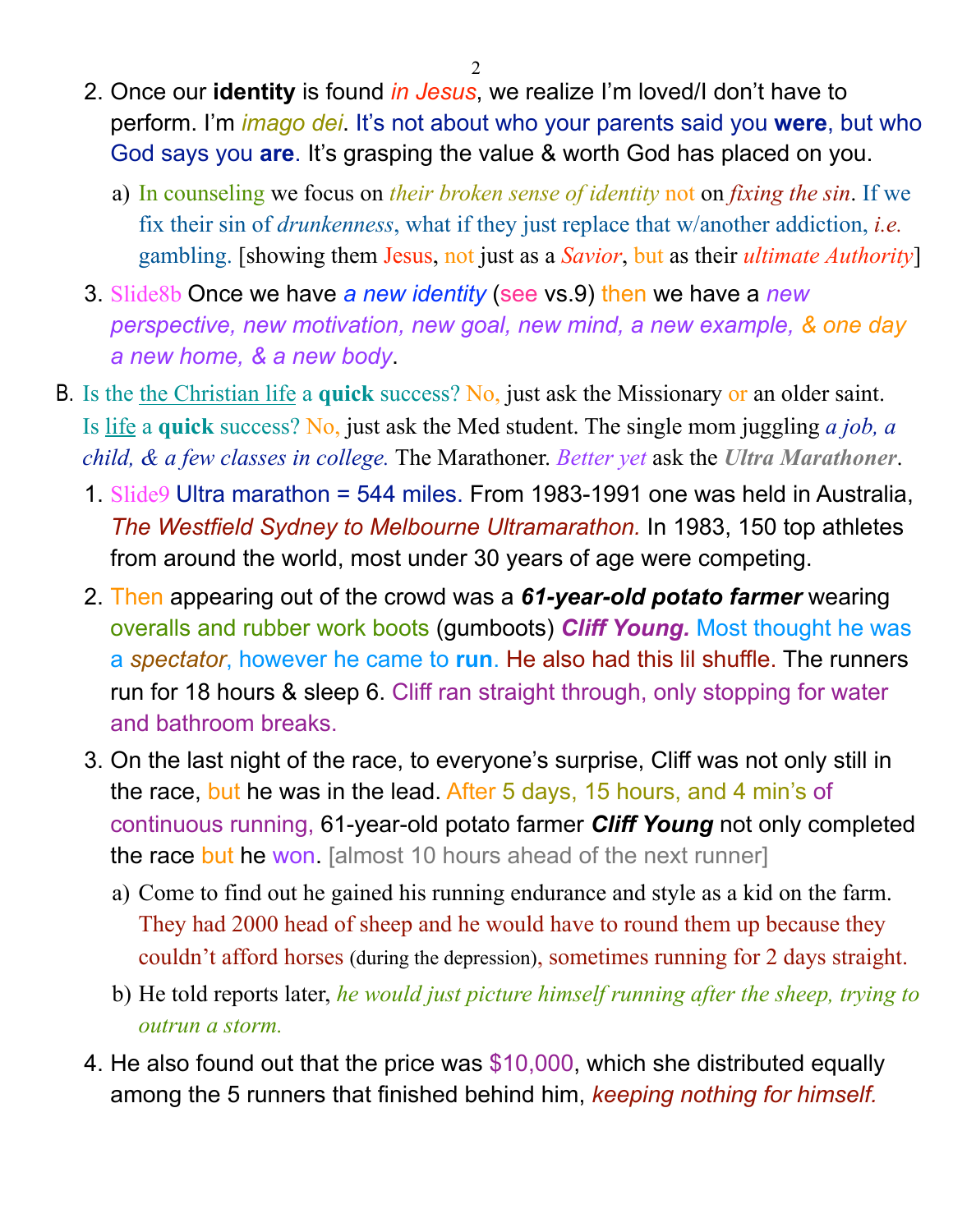3

- 5. The *Young Shuffle* has been adopted by some ultra-marathon runners because it expends less energy.
- C.But you might think…I'm not the best Christian. I make mistakes. I fall down. I don't do **all** of life right. Actually, *I do most of life wrong*. I'm slow…great…*just shuffle* :) It's not as sprint, it's an ultra marathon.

# III. Slide10a **OUR SANCTIFICATION (12-16)**

### A. **A NEW PERSPECTIVE** (12a) *a holy dissatisfaction*

- B. (nlt) *I don't mean to say that I have already achieved these things or that I have already reached perfection.* [\*If **Paul** didn't have it all figured out, then neither does **any preacher today**. And Neither do **I,** neither do **you**]
	- 1. Perfection? *Wait, I'm out!* Many believers think God is producing *specimens of holiness* to put in His museum. But we are called to live our lives in such a way we produce a yearning for God *in the lives of others* not *admiration for myself*.
- C.I believe our *sanctification*/*our going hard after God* is simpler than we make it…
	- 1. Love God. Love your family. Love the person in front of you. Oh and love the *creepy* people.
	- 2. Yes God *so loved the whole entire world*, but the way He showed it was through His Son Jesus *one on one* (woman at the well, mtg Nick at night, a creepy naked possessed man, a blind man, a rich young guy, a lady with a seeping wound).
	- 3. We need to just show people who Jesus is by what we **do**, not just tell them what we **think**. People don't always need **more information** but instead they need **an example**.
	- 4. Isn't life about figuring out who **I am** and who **God really is**?
		- a) But often, our **words** say we're one person (think *our social media*), but our **lives** say were someone else.
		- b) Jesus is the only One who can let us know the *truth* about both.

### D. Slide10b **A NEW MOTIVATION** (12b) *forward*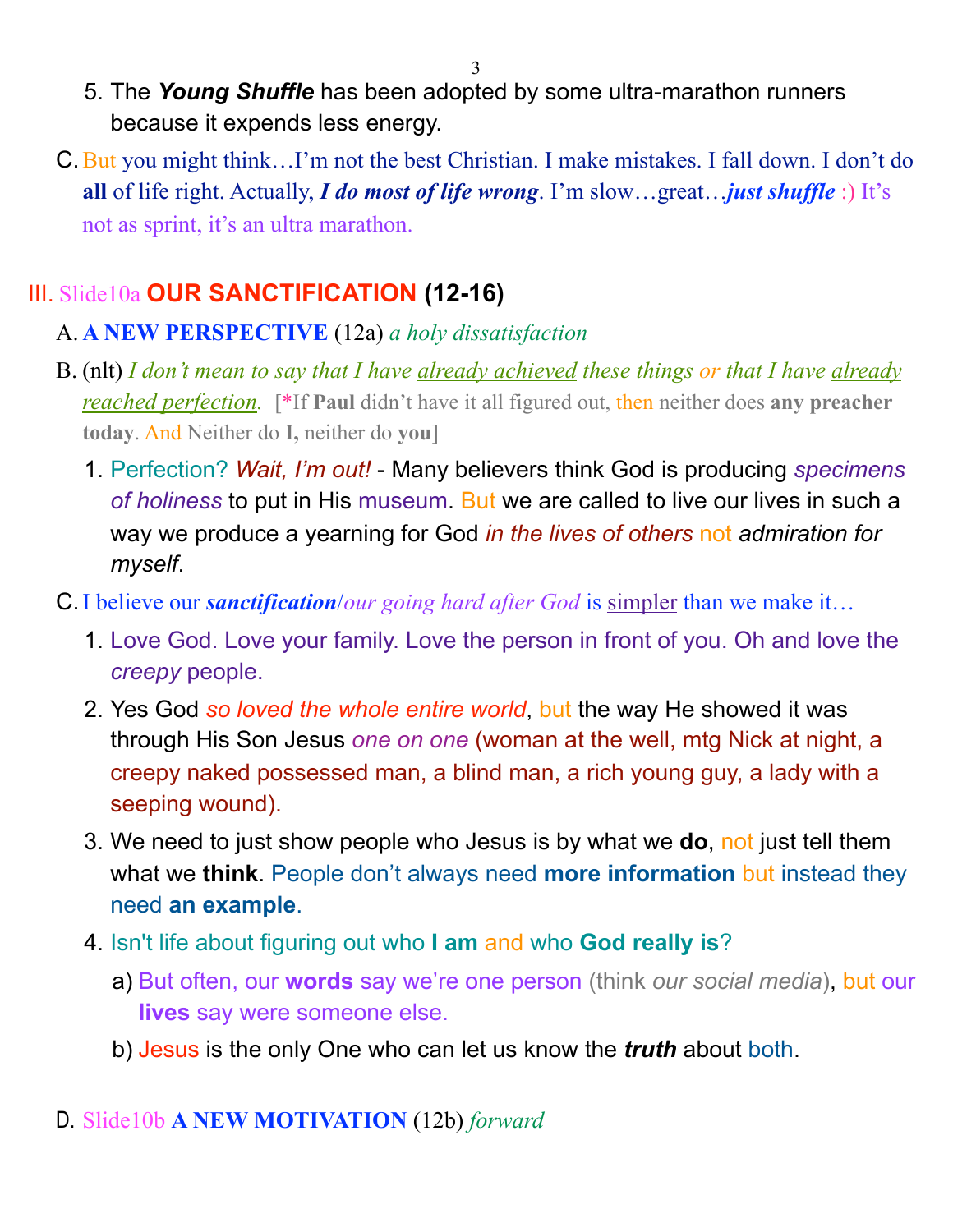- E. Press On *keep on the chase, run after, pursue.*
	- 1. The Philippians were near to *the famous Greek games* played on Corinth's Isthmus, the *Isthmian Games*.
	- 2. In 1st part of this chapter, the start gun went off for Paul (told of his salvation). Paul's now on his 20th mile, of his 26 mile life Marathon.
		- a) Oh, he's tripped along the way, but he always gets up.
		- b) He gets off pace, sometimes slowing down, sometimes at a pace too fast, but he stays at his race, & runs on to completion.
		- c) The crowd yells, *Paul you're an Apostle, you must be finished with you race.* He responds, *No way…my race isn't over yet…I Press on*.
- F. Press on [διώκω dioko] interesting it's the same word as *persecuting* up in vs.6, *concerning zeal persecuting the church* [concerning zeal he *pressed* the church].
	- 1. I persecuted/I press *The same energy I put into ruining The church, I now put into running the church.*
- G. What mile of the race are **you** on? How's **your** pace?
	- 1. Sometimes running can get *monotonous*, but take heart…you're on *the Right Road.* And if your on the *right road* you'll get to the *right destination*.
	- 2. Don't focus on **yesterday**: either on your *accomplishments* (which can lead to **pride**) nor on your *failures* (which can lead to unnecessary **guilt**).
- H. Press on [Press Toward *the Eternal Tape*]
- I. You're tired, it's your last lap, you're out of energy, need water, sweating hard, you want to give up...*Press on*.
	- 1. Press on in your marriage. Press on in your finances. Press on in your studies. Press on in your job situation. Press on *High Schoolers* in your final exams coming up. Press on *Mother's* in your grief's & hardships. Press on in your relationship with your relatives. Press on in your life goals. Press on in your serving. Press on in your pilgrimage.
		- a) And **why** do we press on? Because Jesus pressed on all the way to the cross.
		- b) And **how** do we press on? Because we *know Him & the power of His res*.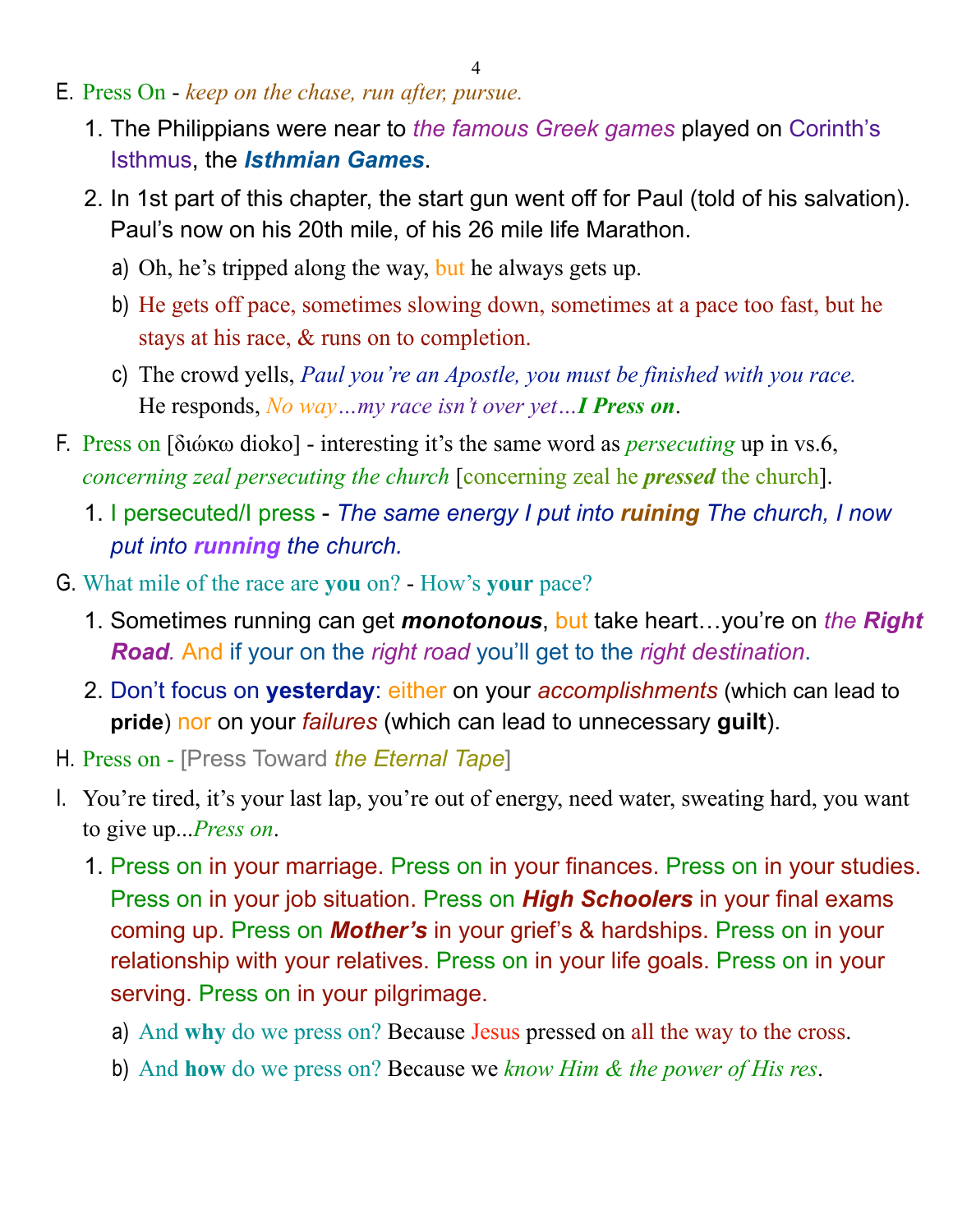- J. Slide10c **A NEW GOAL** (13,14)
- K. Forgetting *to dismiss from the mind; to stop remembering.*
	- 1. Used for a runner *not looking back* once passing another runner; instead focusing on *the tape* set before him.
- L. So forget/put out of your mind/stop remembering *anything* in your background which hinders your pursuit of God.
	- 1. Don't take this to mean that **memory** has no place in our spiritual artillery. It does. Some battles are won by remembered mercies (Psalm 77:10,11).
	- 2. The point is not: *never look back*. The point is: *only look back* for the sake of pressing forward.
- M. In **your** race of life is there something **you** need to *stop remembering*? Do you know that *looking back* only slows up **your** race? Do you know the best way to **get even** is to *forget*?
	- 1. Today is the day to *stop remembering* & *put it behind you*.
- N. Reaching Forward *leaning, stretching, straining.* [like a runner leaning forward]
	- 1. The drivers of the Chariot Races in the Isthmian Games stood on *a small round disk,* wheel on each side, no rail, pulled by a horse or 2.
		- a) Straining, leaning forward, w/every nerve & muscle to try to stay on.
	- 2. Does this intensity describe your race? Are you making deliberate progress in your life? [**s***tretch, strain, strive for the prize*]
- O. Goal *skopos*. *A goal understood as a target that one aims a weapon at.*
	- 1. It's our English word *scope* ⊕ Fix on it. Lock on it.
	- 2. Paul has turned the last curve & now is in the home stretch where he can see **the goal.** What are **your eyes** fixed on?
		- a) Heb.12:2 *Let us fix our eyes on Jesus, the author and perfecter of our faith.*
		- b) *Turn your eyes upon Jesus, Look full in His wonderful face, And the things of earth will grow strangely dim, In the light of His glory and grace.*
- P. I press toward the goal for the prize
	- 1. One defined this as, *The goal continually moving forward as we press on, but yet never out of sight.*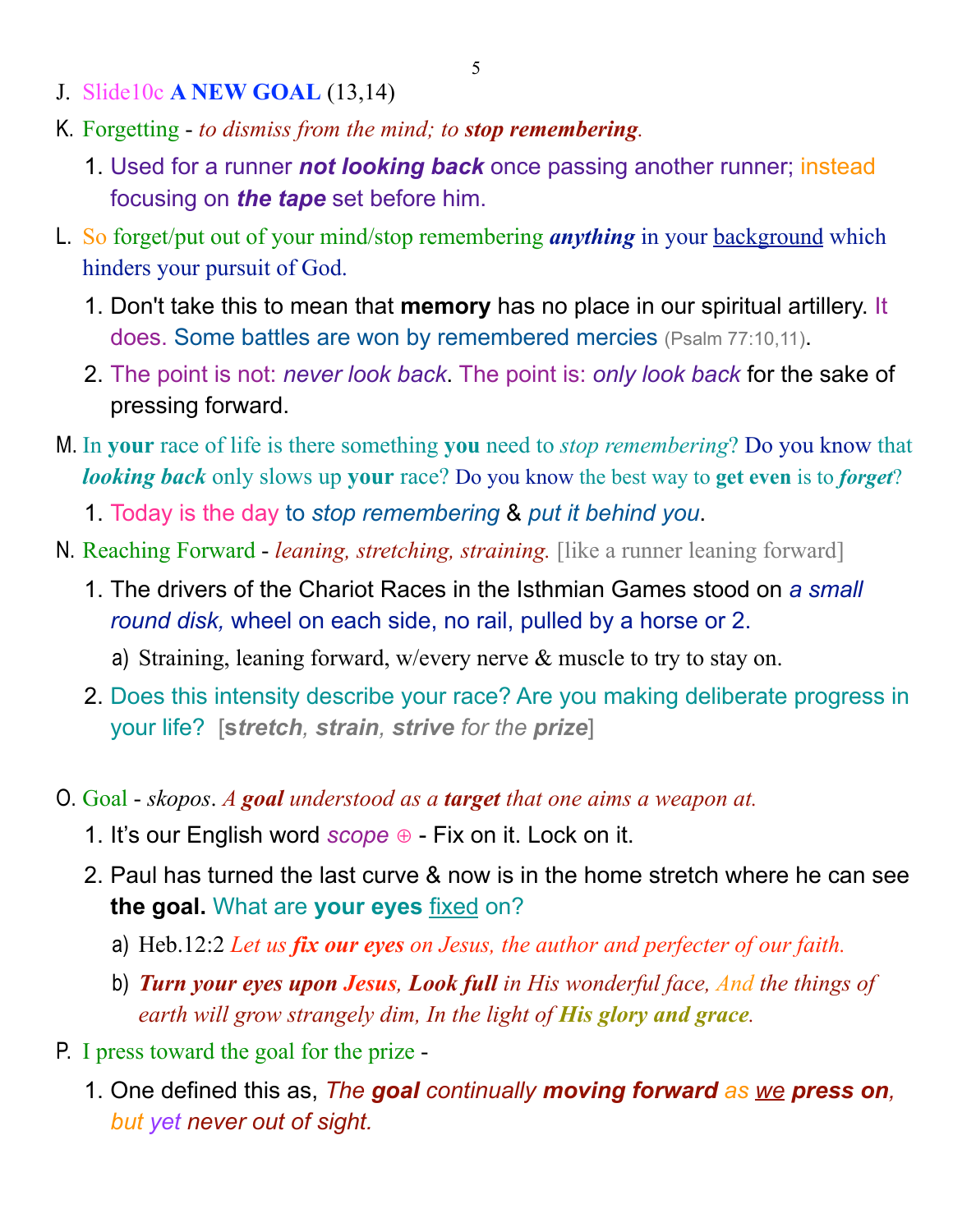- a) At 1st I thought, *how mean of God to be backing up as we are pressing forward.* Then I pictured a father getting a toddler to walk. (*eg*) The **toddler** leaves the couch behind him, walks wobbly to the parent, stumbling a few times along the way. The father picks him up, gets him balanced, & he starts again. Never giving up, for he longs to be with the father.
- 2. Prize? The prize is *Christlikeness*.

#### Q. Slide10d **A NEW MIND** (15,16)

- R. Stuart Briscoe described these 2 verses this way, *I am mature/complete in the sense that I have grown as far as I can at the present, & I am ready for the next lesson.*
- S. Maturing (Story) High in the Alps is a **monument** raised in honor of *a faithful guide* who perished while ascending a peak to **rescue** a stranded tourist. Inscribed on that memorial stone are these words: *HE DIED CLIMBING.* A maturing, growing Christian should have the same kind of attitude, *right up to the end of life.* [I want to fail trying]
- T. Note the shift from *I* to *us* (re-read, note: *us, many, we us, us*)
	- 1. Paul very graciously allows them to *grow at their own pace*.
	- 2. The race is not Solo. We're running as a team.
		- a) Some runners in a race run by  $\&$  don't even acknowledge you're there, others encourage you along.
		- b) Have you heard of **Heartbreak Hill** in the Boston Marathon. It's at the 20 mile mark (26m, 385yrds). In 1936 defending champ **John Kelley** caught **Ellison**  *Tarzan* Brown & gave him a consolatory pat on the back as he passed. His competitive drive apparently stoked by this gesture, Tarzan Brown rallied, pulled away from Kelley, and went on to **win** and in the words of Boston Globe reporter *"breaking Kelley's heart"*. Thus, Heartbreak Hill.
		- c) Help others to keep *the high standard*. Help others along.

## IV. Slide11a **OUR GLORIFICATION (17-21)**

- A. **A NEW EXAMPLE** (17–19)
- B. Example - *to mark & follow Paul the pace setter.* Lightfoot